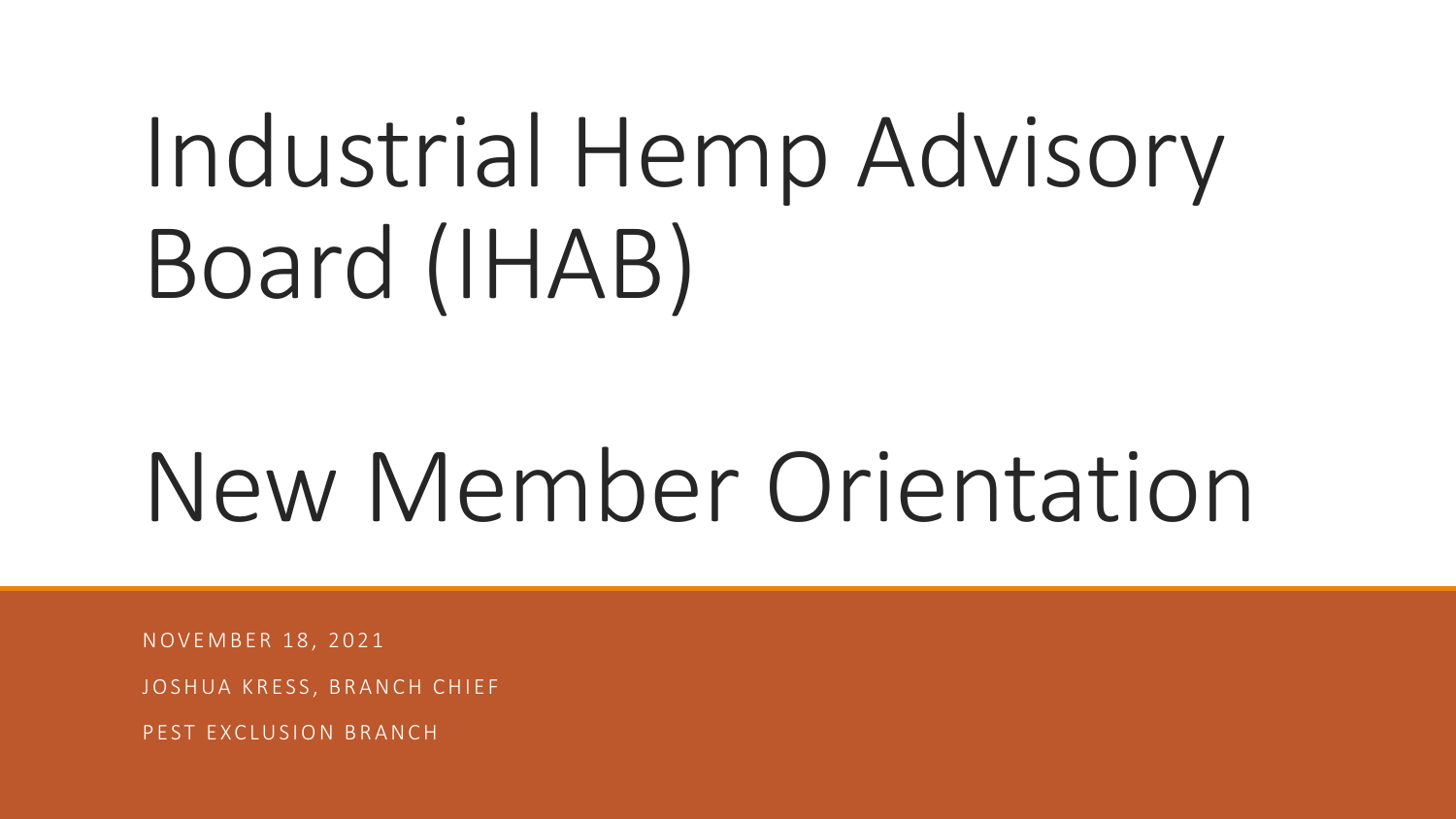### Overview

### Board Member Requirements

Bagley-Keene Open Meeting Act

Motions & Committees

Quick Program Overview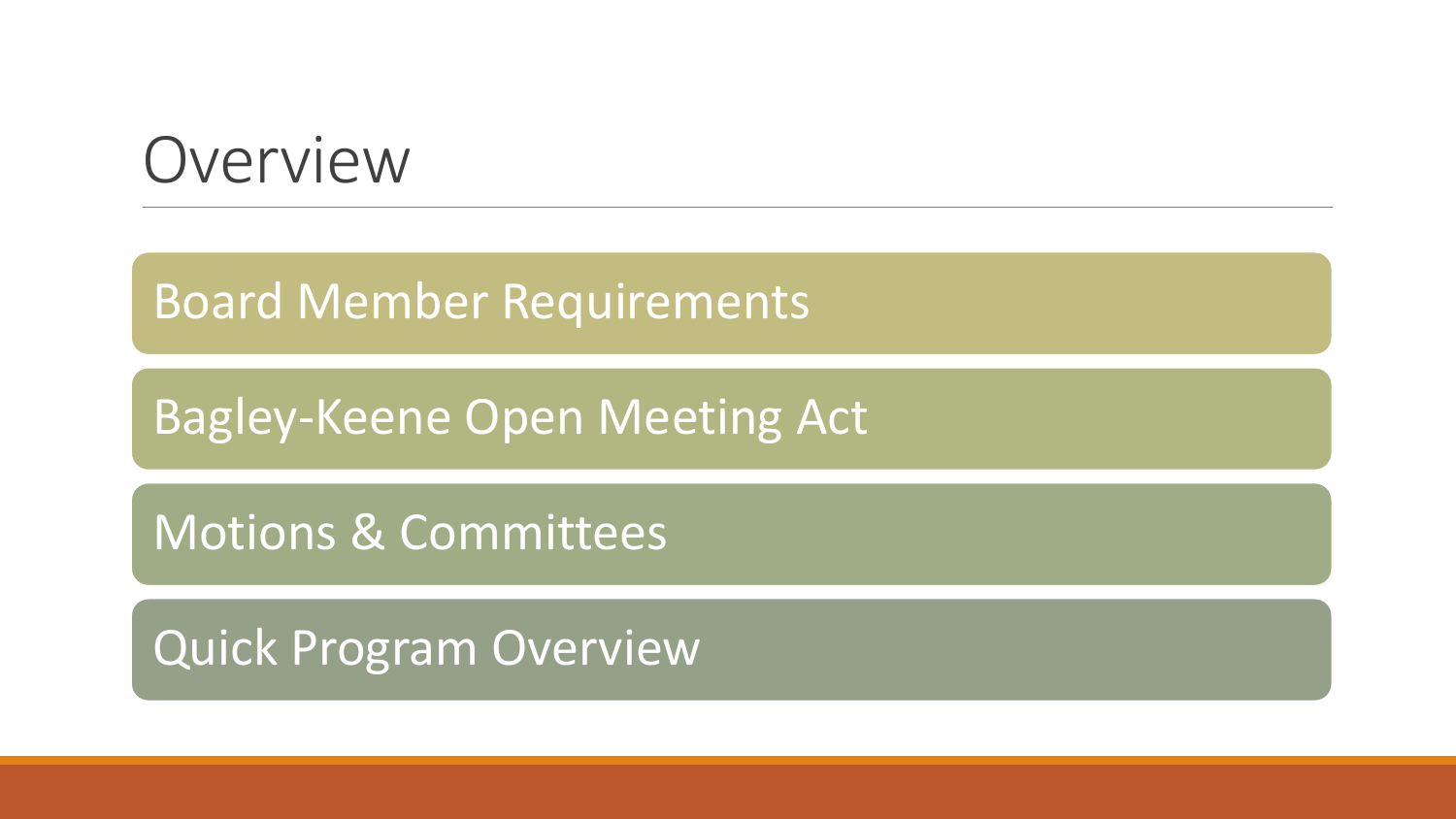# Board Member Requirements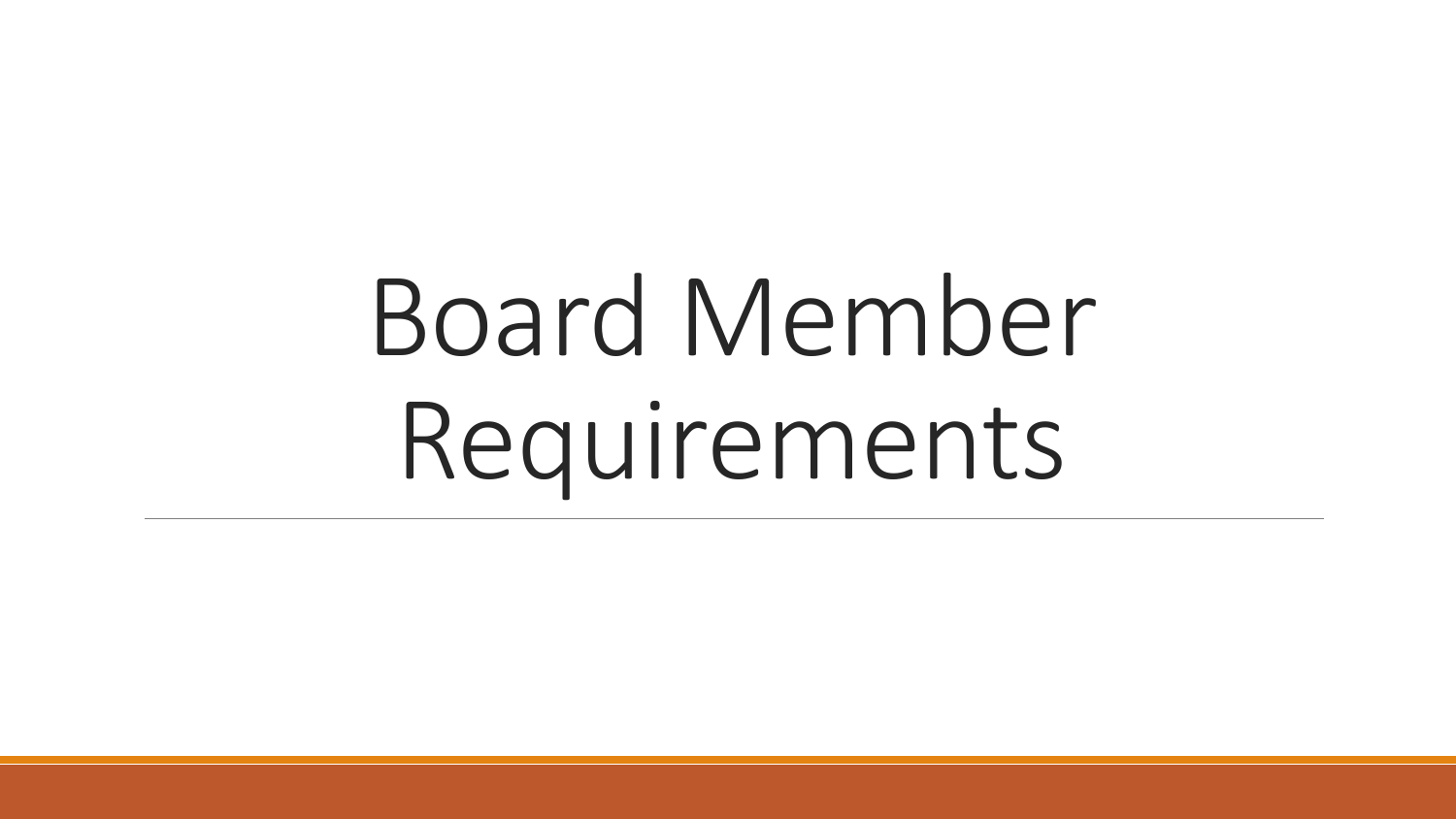## IHAB Authority & Responsibilities

### Food and Agricultural Code (FAC)

- Division 24 Industrial Hemp
- FAC Section 81001 (as amended by SB 292, effective 1/1/2022)
	- ◦ (a) There is in the department an Industrial Hemp Advisory Board. The board shall consist of 13 members, appointed by the secretary as follows:
		- $\cdot$  (1) Six of the board members shall be growers of industrial hemp that are registered pursuant to the provisions of this division.
		- (2) Two of the board members shall be members of an established agricultural research institution.
		- (3) One member of the board shall be a representative as provided by the California State Sheriffs' Association and approved by the secretary.
		- (4) One member of the board shall be a county agricultural commissioner.
		- (6) Two members of the board shall be representatives of businesses that sell industrial hemp products.
		- (7) One member of the board shall be a member of the public.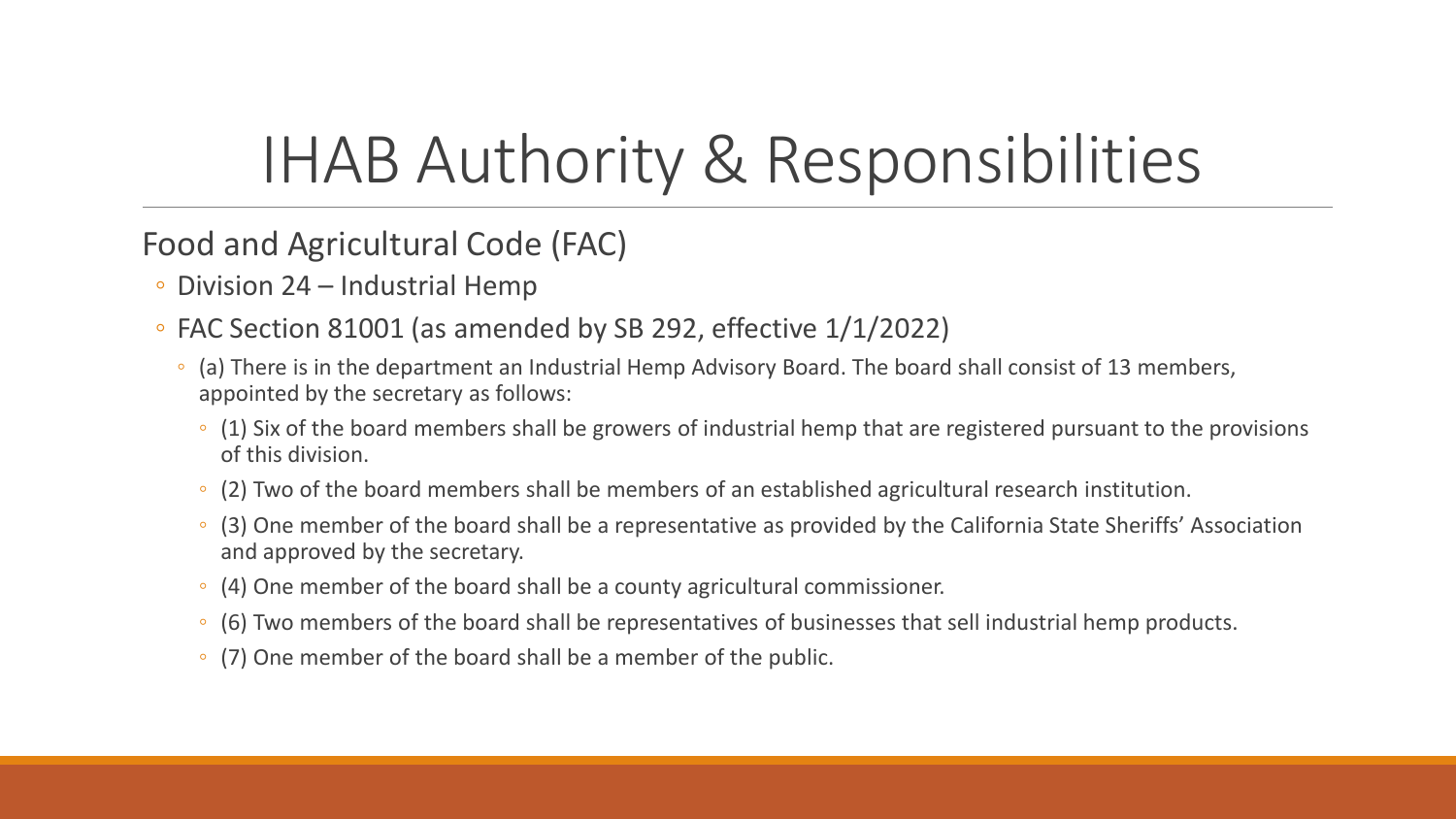## IHAB Authority & Responsibilities

### ◦ FAC Section 81001 (cont.)

- division are intended to represent and further the interest of a particular agricultural industry, and interest provisions described in Sections 87100 and 87103 of the Government Code. ◦ (b) It is hereby declared, as a matter of legislative determination, that growers and representatives of industrial hemp product manufacturers and businesses appointed to the board pursuant to this that the representation and furtherance is intended to serve the public interest. Accordingly, the Legislature finds that persons who are appointed to the board shall be subject to the conflict-of-
- ◦ (c) The term of office for a member of the board is three years. If a vacancy exists, the secretary shall, consistent with the membership requirements described in subdivision (a), appoint a replacement member to the board for the duration of the term.
- ◦ (d) A member of the board shall not receive a salary but may be reimbursed by the department for attendance at meetings and other board activities authorized by the board and approved by the secretary.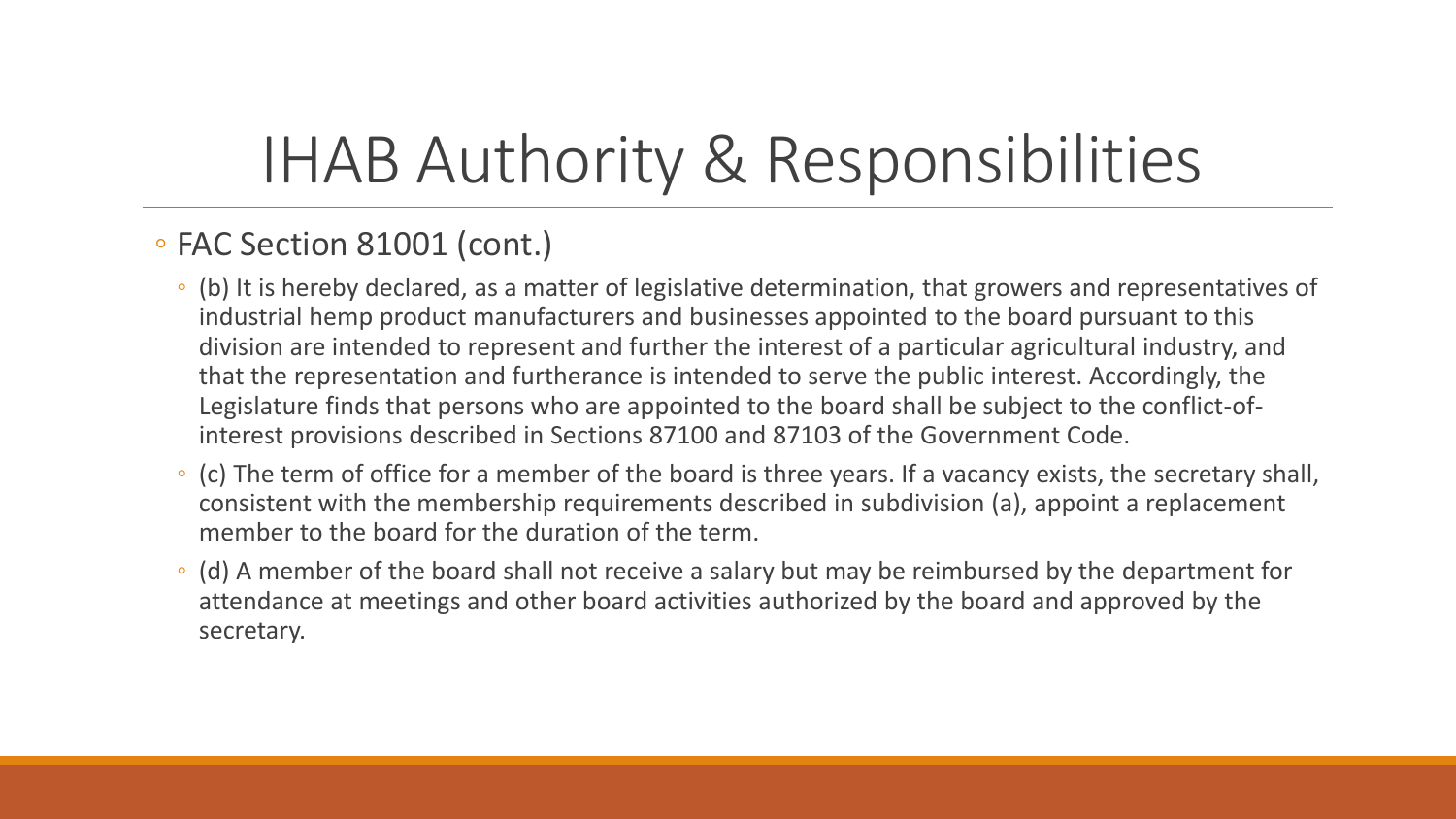## IHAB Authority & Responsibilities

### ◦ FAC Section 81001 (cont.)

- this division, including, but not limited to, industrial hemp seed law and regulations, enforcement, ◦ (e) The board shall advise the secretary and may make recommendations on all matters pertaining to annual budgets required to accomplish the purposes of this division, and the setting of an appropriate assessment rate necessary for the administration of this division.
- (f) The board shall annually elect a chair from its membership and, from time to time, other officers as it deems necessary.
- $\cdot$  (g) The board shall meet at the call of its chair or the secretary, or at the request of any four members of the board. The board shall meet at least once a year to review budget proposals and fiscal matters related to the proposals.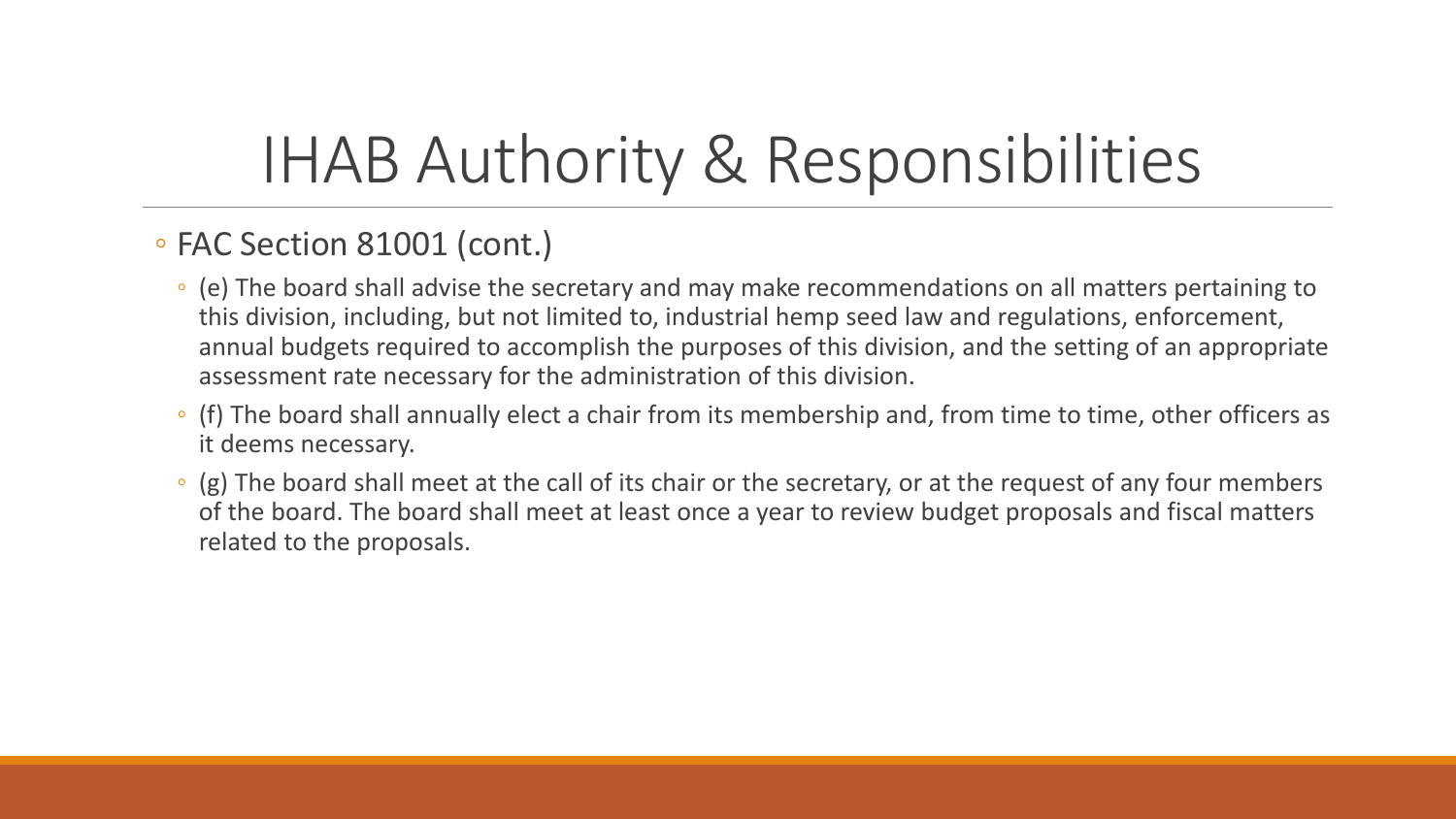## Board Member Requirements

IHAB Members are appointed by the Secretary of Food and Agriculture

Oath of Office

- Notarized by Notary or witnessed by Department Official
- Filed with Secretary of State
- Board appointment is public information

Statement of Economic Interests / Form 700

- Filed upon assuming office, leaving office, and annually by April 1
- Kapua Kahumoku is the Filing Officer for the IHAB
- Online CDFA [Form 700 \(ca.gov\)](https://www.cdfa.ca.gov/Form700/)
- More information from the [Fair Politcal Practices Commission](https://www.fppc.ca.gov/)

Board members cannot participate in board meetings until these are completed.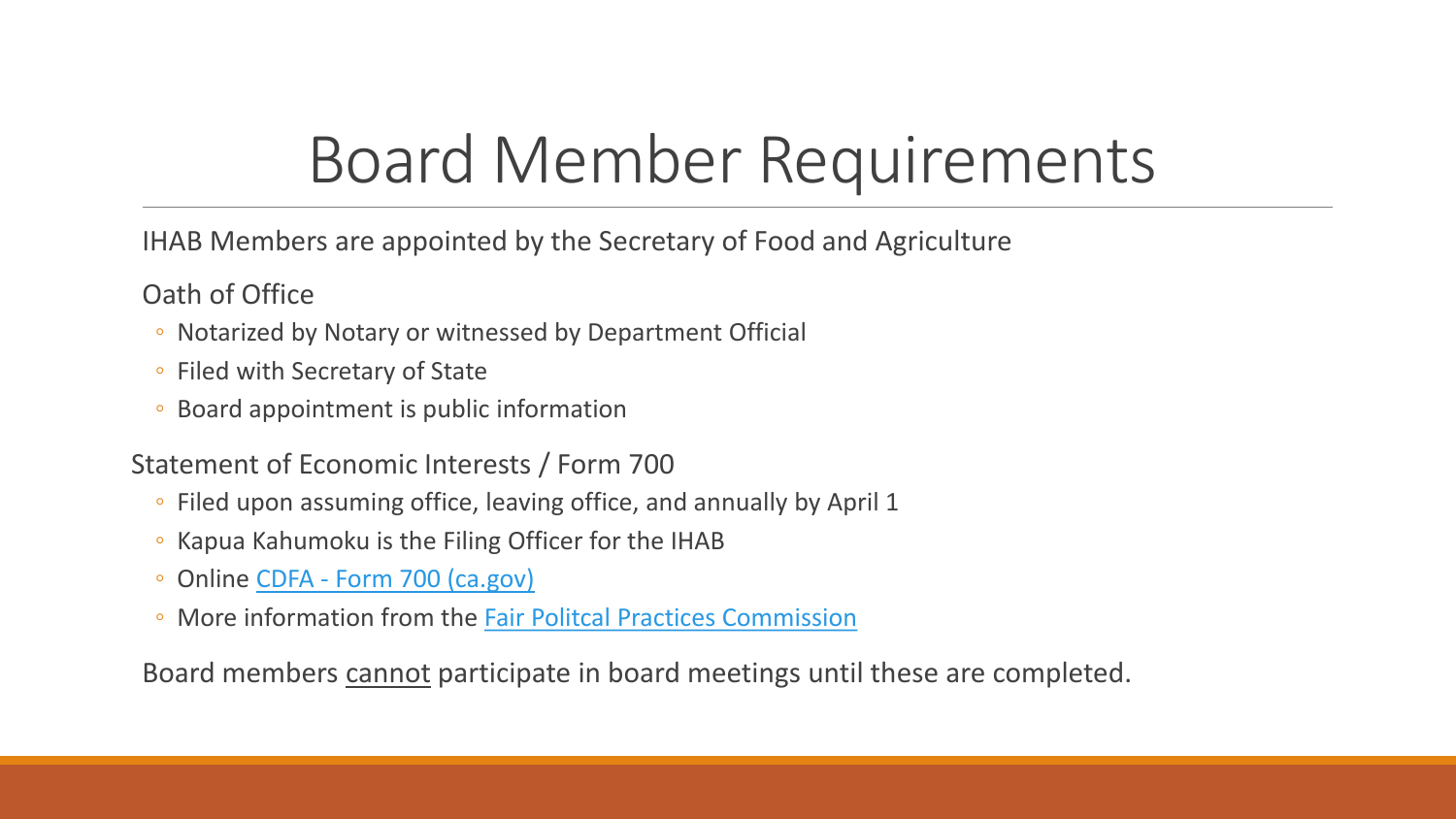## Other Statutory Requirements

### Government Code (GOV)

- Title 1, Division 4, Chapter 8.5 Volunteers
- GOV Section 3111
	- (a) "Volunteer" means any person who, of his own free will, provides goods or services, without any financial gain, to any state agency, as defined in Section 11000;
	- ◦ (b) "Administrative volunteer" means any person serving voluntarily on boards, commissions or other similar bodies with California state government;

#### ◦ GOV Section 3118

 ◦ All volunteers shall comply with applicable department and other state policy and regulations. It shall be the responsibility of the state department in which a volunteer participates to ensure this compliance.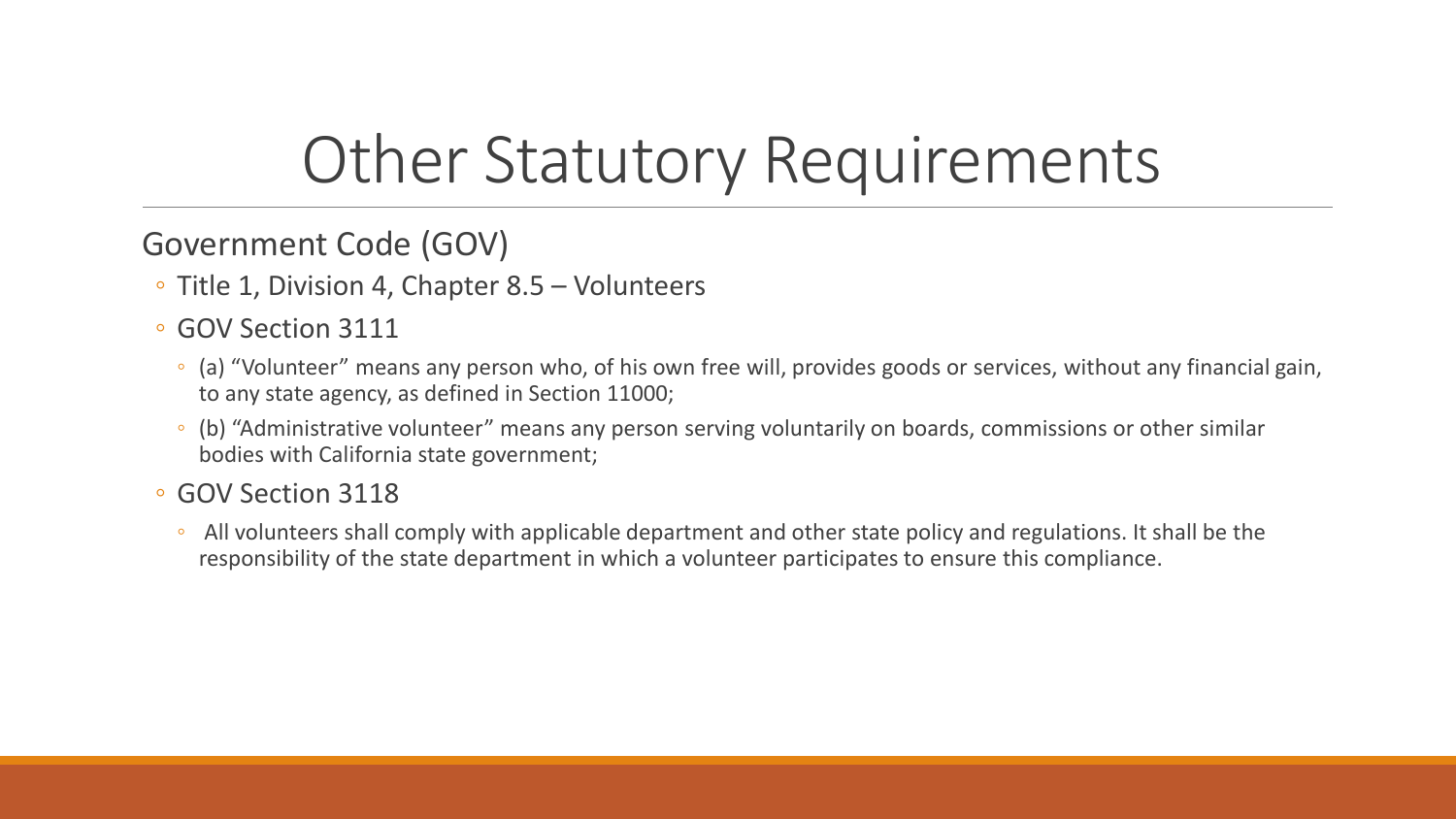### Board Member Requirements

Ethics Orientation for State Officials Training Course

- Complete within 30 days of appointment and every 2 years thereafter
- Administered by the [California Department of Justice](https://oag.ca.gov/ethics)

Sexual Harassment Prevention Training Course

- Complete within 6 months of appointment and every 2 years thereafter
- Administered by CDFA
- Course Certification accepted from the following entities:
	- UC or CSU Programs
	- California City, County, or State agency training
	- California Employment Law Firms
	- California Employment Liability Insurers
	- Department of Fair Employment and Housing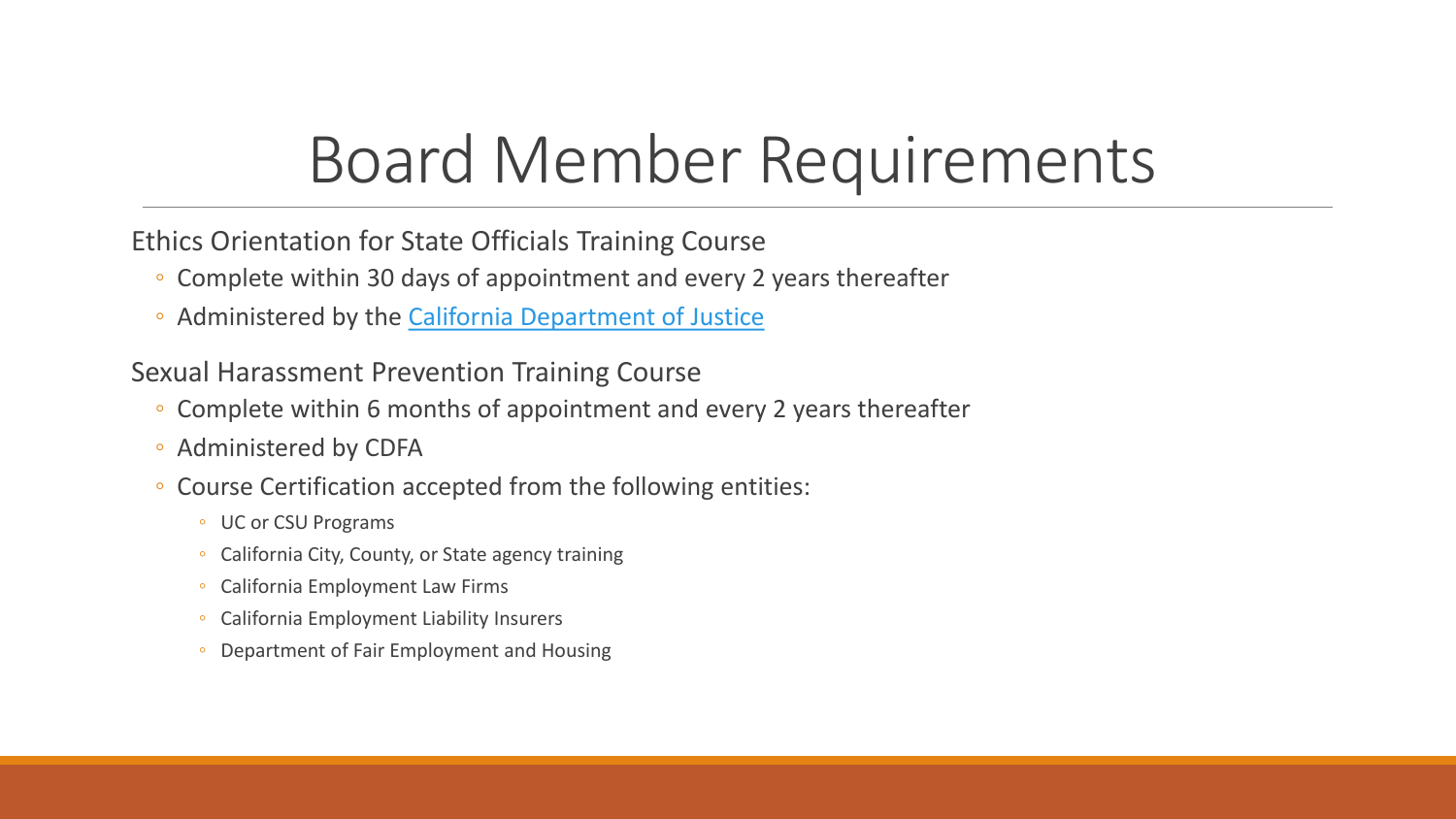# The Bagley – Keene Open Meeting Act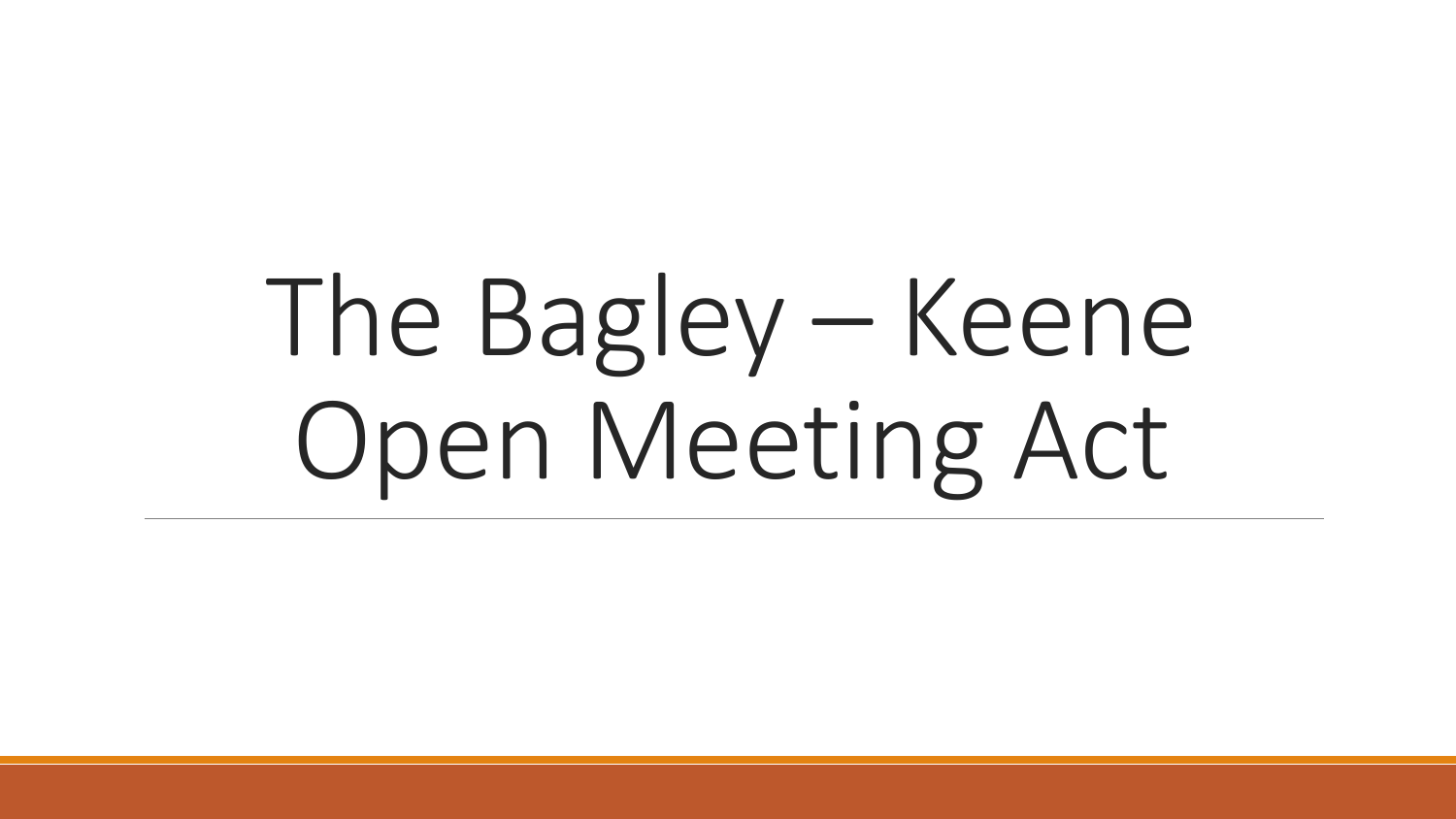### Bagley-Keene Open Meeting Act

Government Code Sections 11120-11133

Ensure public has a seat at the table

Covers advisory bodies with 3 or more members

No secret or hidden meetings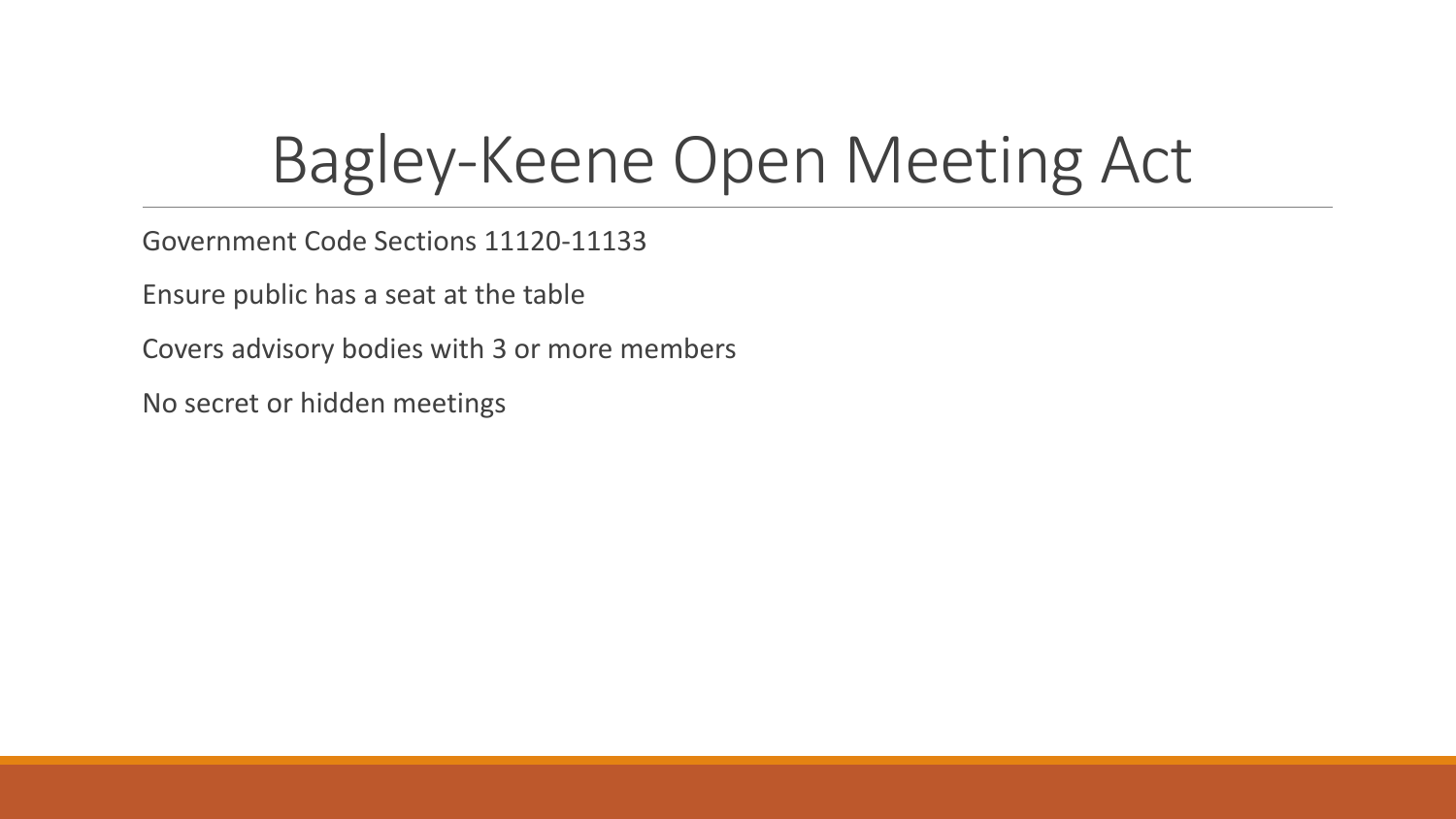### What is a meeting?

A meeting occurs when a quorum of a body convenes, either serially or all together, in one place, to address issues under the body's jurisdiction. (§ 11122.5.)

◦ When this happens, meeting must be announced and be open to the public

The Act expressly prohibits the use of direct communication, personal intermediaries, or technological devices that are employed by the members of the state body to develop a collective concurrence as to action to be taken on an item by the members of the state body outside of an open meeting. (§ 11122.5(b).)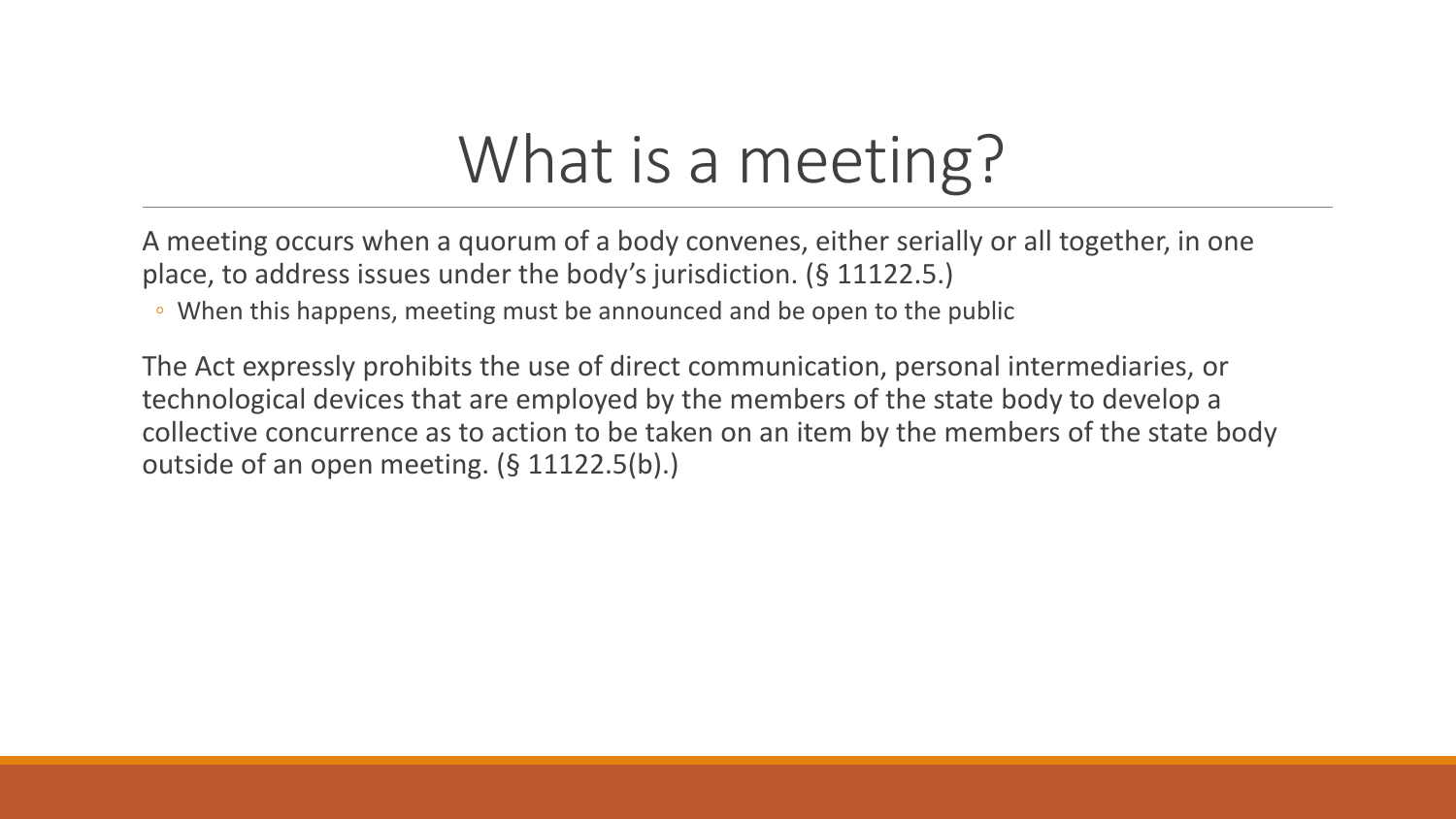## Violation of Bagley -Keene

Can occur when members have a separate "pre-meeting" to discuss any issue which they may take action on outside of the regular meeting.

Can occur when a chain of communications involving contact from member A to member B who then communicates with member C would constitute a serial meeting.

Similarly, a serial meeting can occur when member A communicates with member B, and then member A communicates the same message to member C.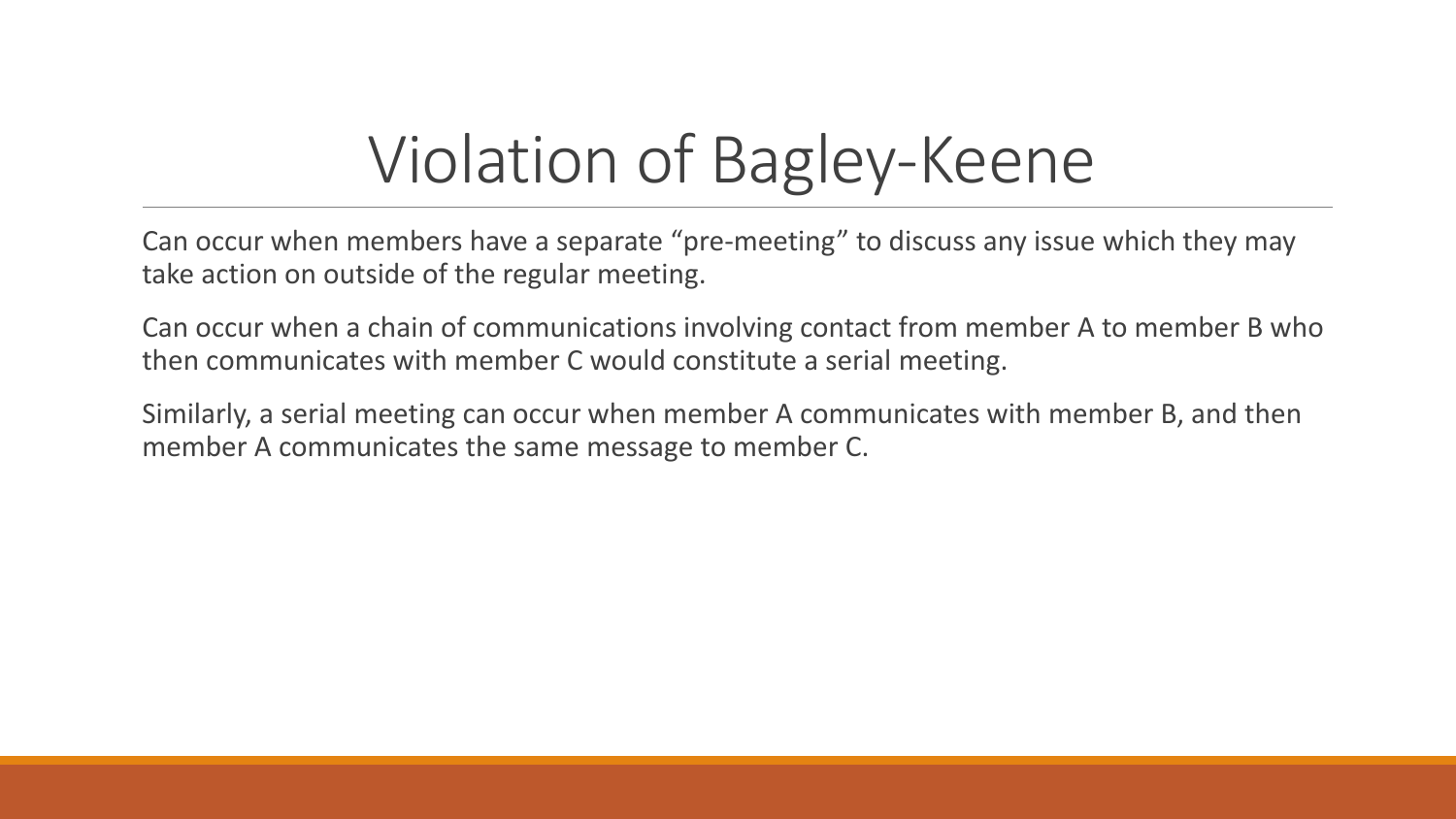# Motions and Subcommittees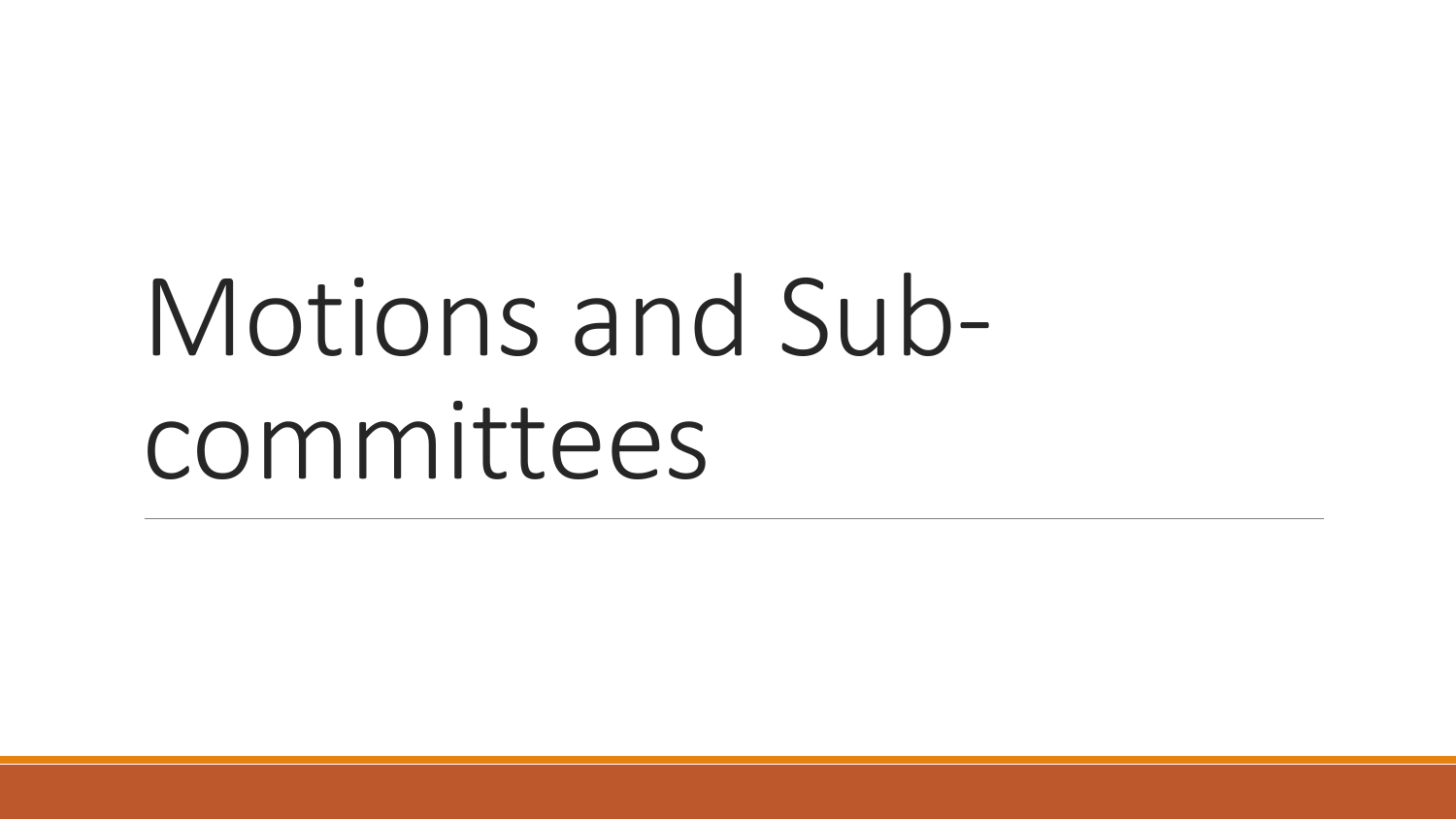### **Motions**

In order to create a motion or vote on any item, a quorum is needed

• Quorum =  $\frac{1}{2}$  of the body plus one

An item must be on the agenda for motion to be made

◦ Must be clear enough to understand that it is an issue to be discussed

 Motion must be put forth by a member and seconded by another, signaling at least 2 people are interested in the action

- Chairperson requests discussion and public comment
- Chairperson calls for vote
- Chairperson states result of vote

"Robert's Rules of Order"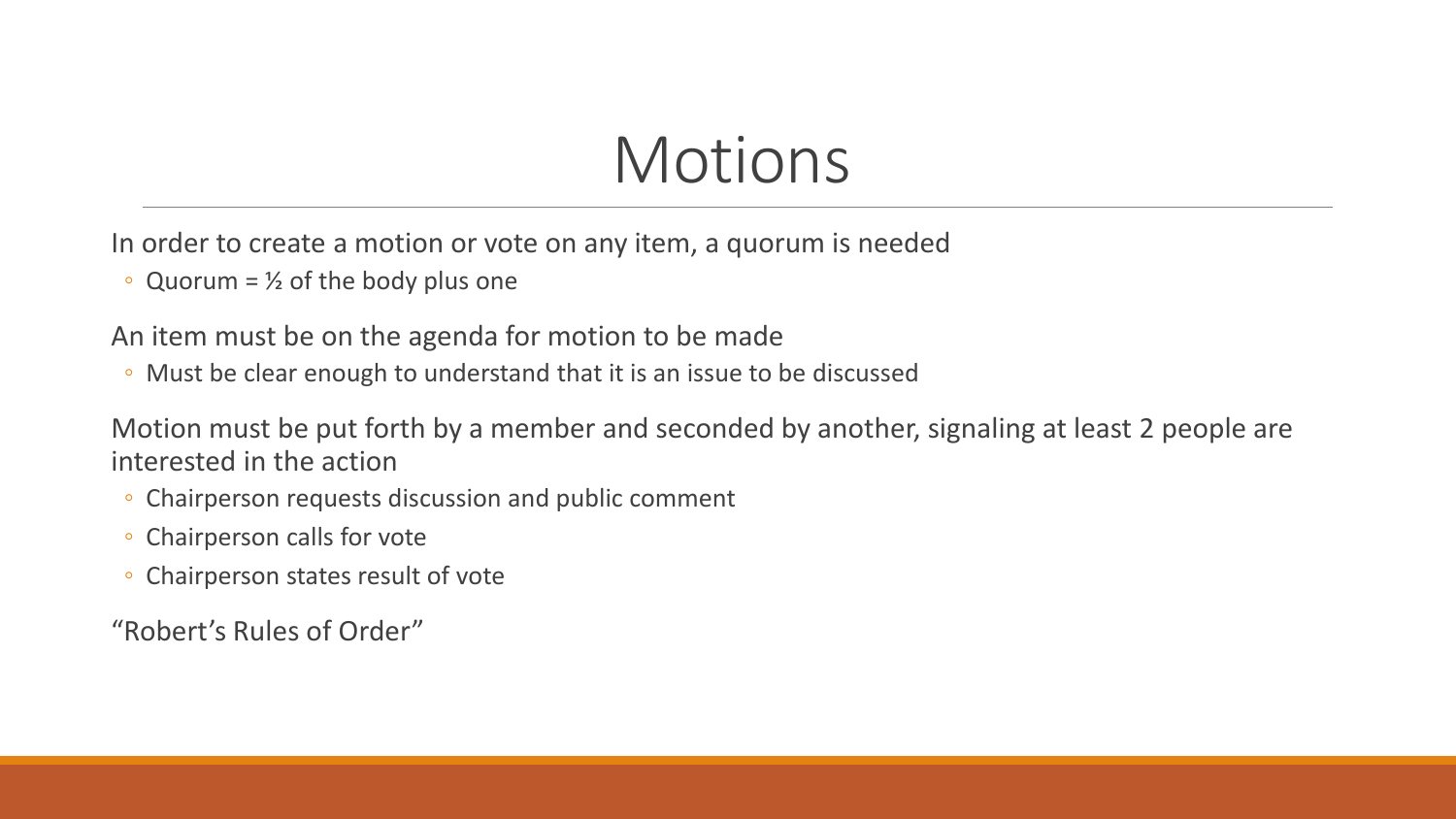### What happens to motions?

For purposes of the IHAB, any motions would be recommendations to the Secretary.

The Secretary receives motions as made by the board for consideration.

The IHAB does not act independently and cannot write letters as an independent body or make decisions outside of these recommendations. However, individual members can make statements on their own.

If an item is not on the agenda, the Board can ask for this to be placed on the next agenda as an "action item".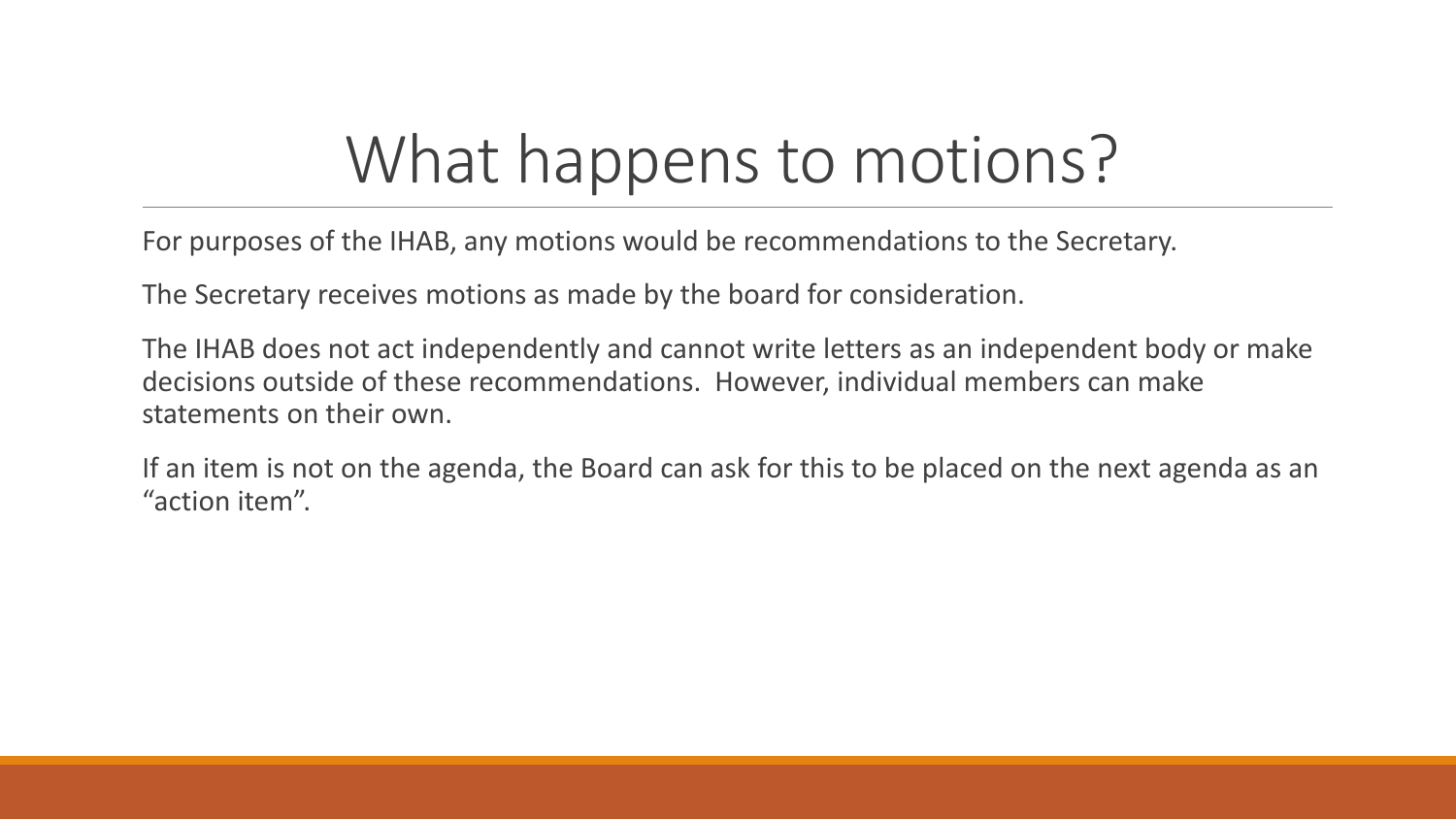### Action Items

The IHAB can ask CDFA to take action on items pertaining to the board during the meeting.

 someone in the audience to bring up an item not on the agenda for board business, but can ask The IHAB can also request to have guest speakers at meetings to provide more information on a specific item or topic. This must be on the agenda. The board cannot utilize the presence of the audience member if they would be able to speak to an issue once the item can be listed on the agenda at a later date.

 Public members are allowed to speak on items that pertain to the board agenda; items not on the agenda can be suggested by the public, but no action can be taken.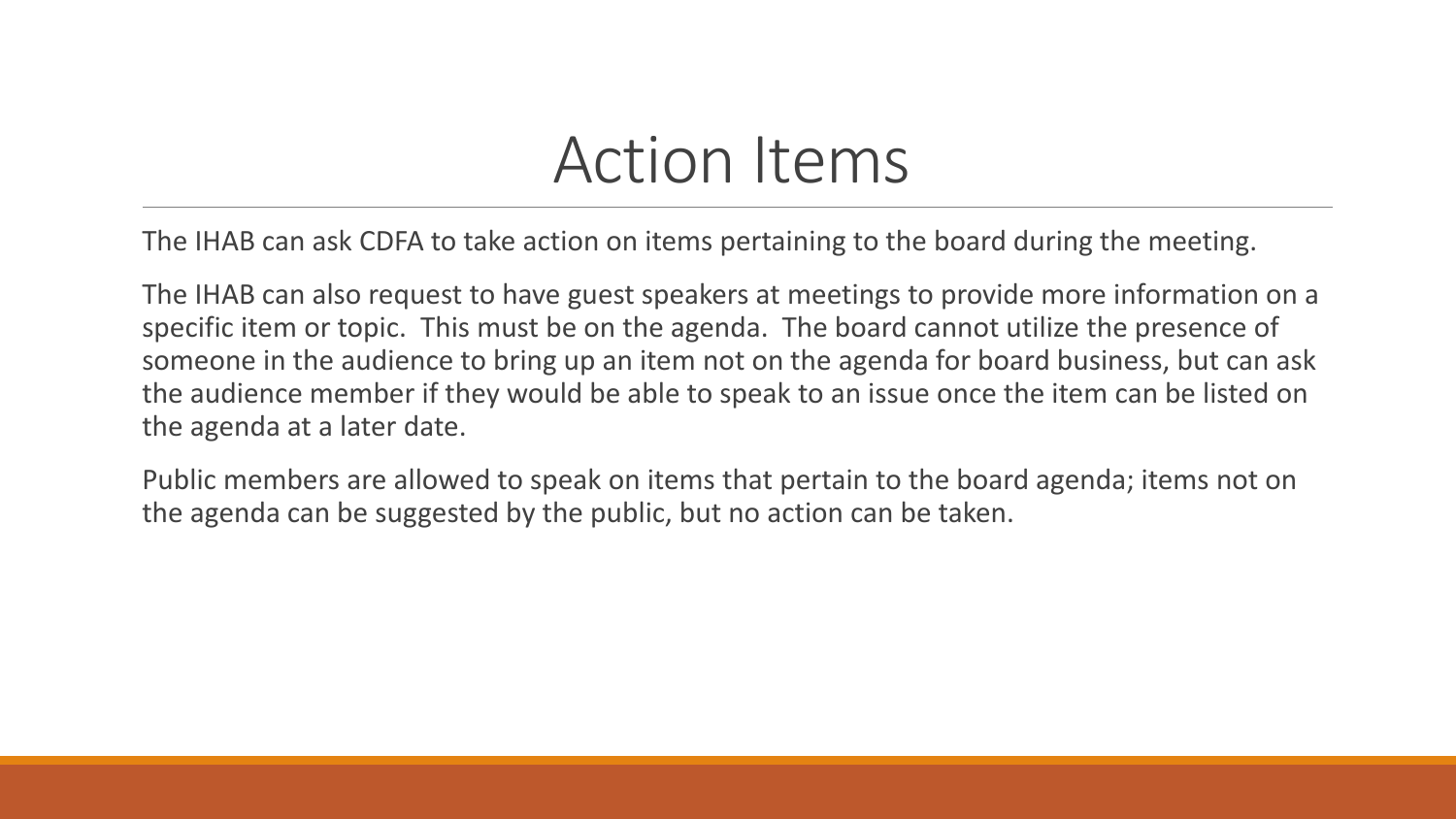## Committees & Task Forces

Committees and task forces are an important and efficient way to explore specific topics that pertain to certain groups or need more detail explored prior to bringing issues to a full board vote.

Committees typically have at least one board member present and are subject to requirements of Bagley-Keene. Voting does not occur during committee meetings, and outside parties may attend to provide more detail or expertise to a particular topic. Committee meetings will have an agenda and keep minutes. From the meetings, the committee will provide updates and possible recommendations to the full board on issues of concern.

Additionally, up to two board members can further investigate an issue in preparation for a future board meeting. The member(s) may speak with subject matter experts (not other board members). The member(s) must report their activities, findings, and any possible recommendations to the full board on the issue(s) of concern at a full board meeting.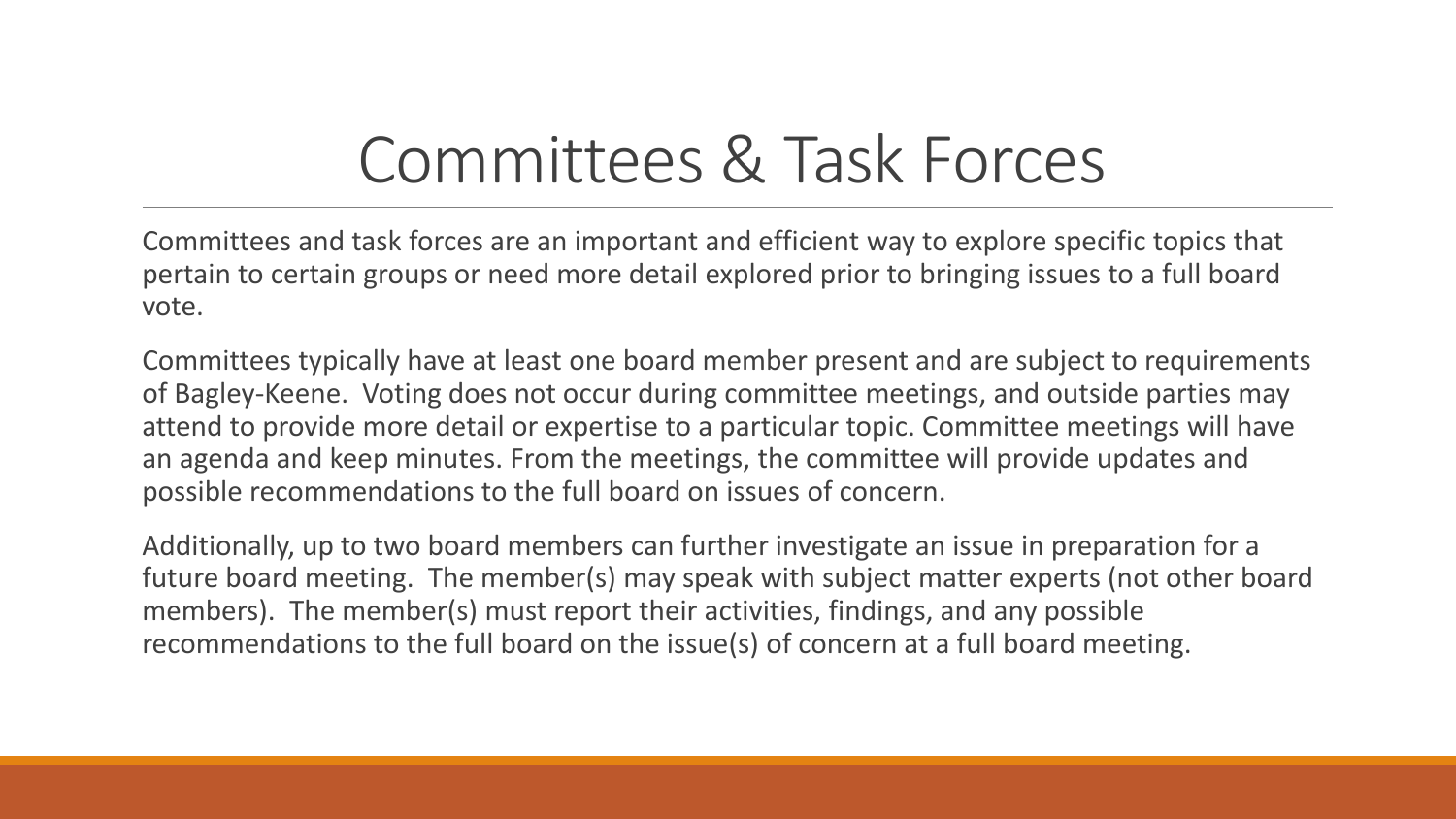# Quick Program Overview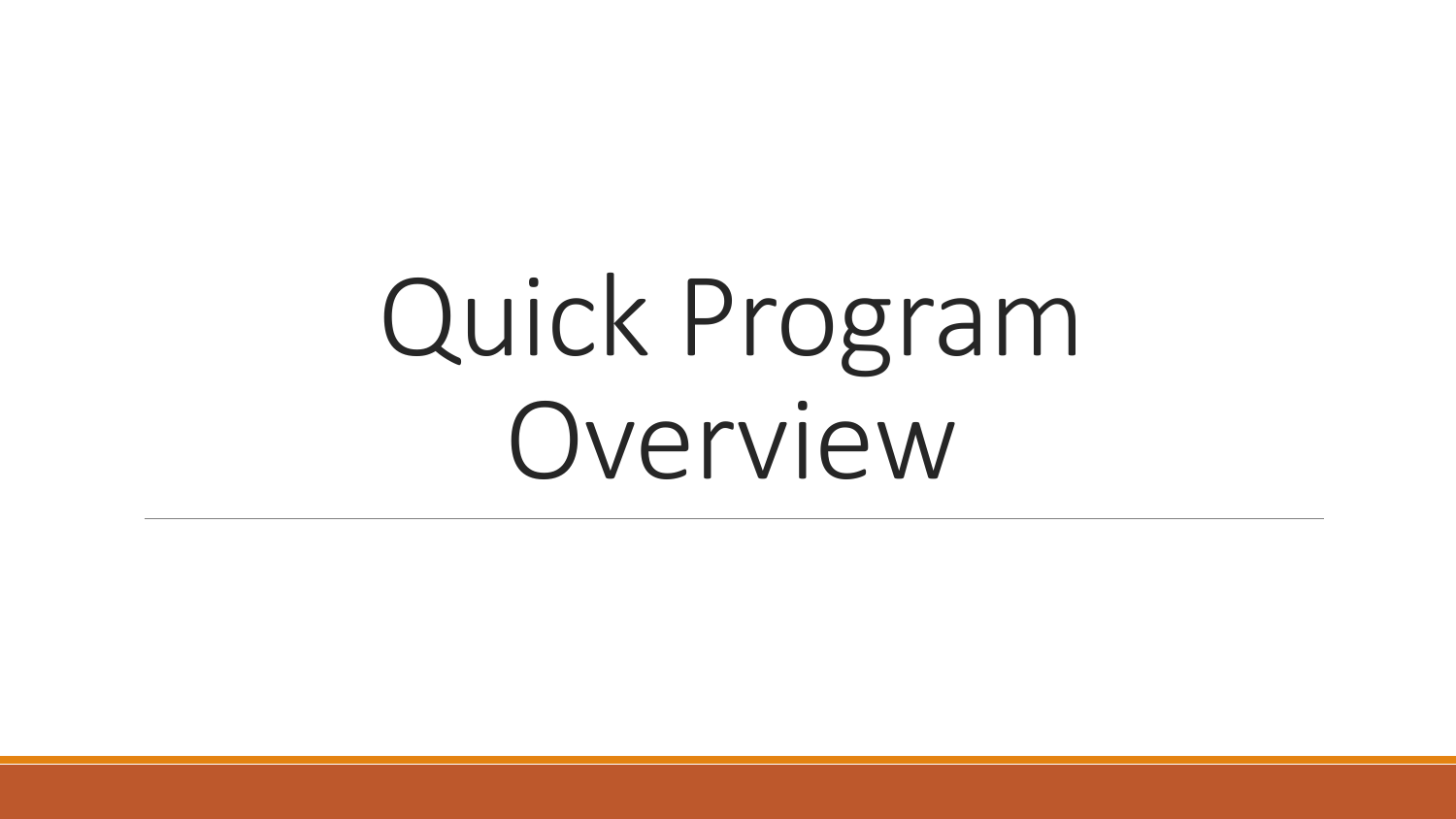## Laws and Regulations

The Industrial Hemp Program is established in California law in:

◦ California Food and Agricultural Code (FAC) Division 24

The program is administered statewide by the California Department of Food and Agriculture (CDFA), with local administration by the county agricultural commissioners.

CDFA has established regulations to specify, clarify, and ensure consistent administration of the law in:

◦ California Code of Regulations (CCR), Title 3, Division 4, Chapter 8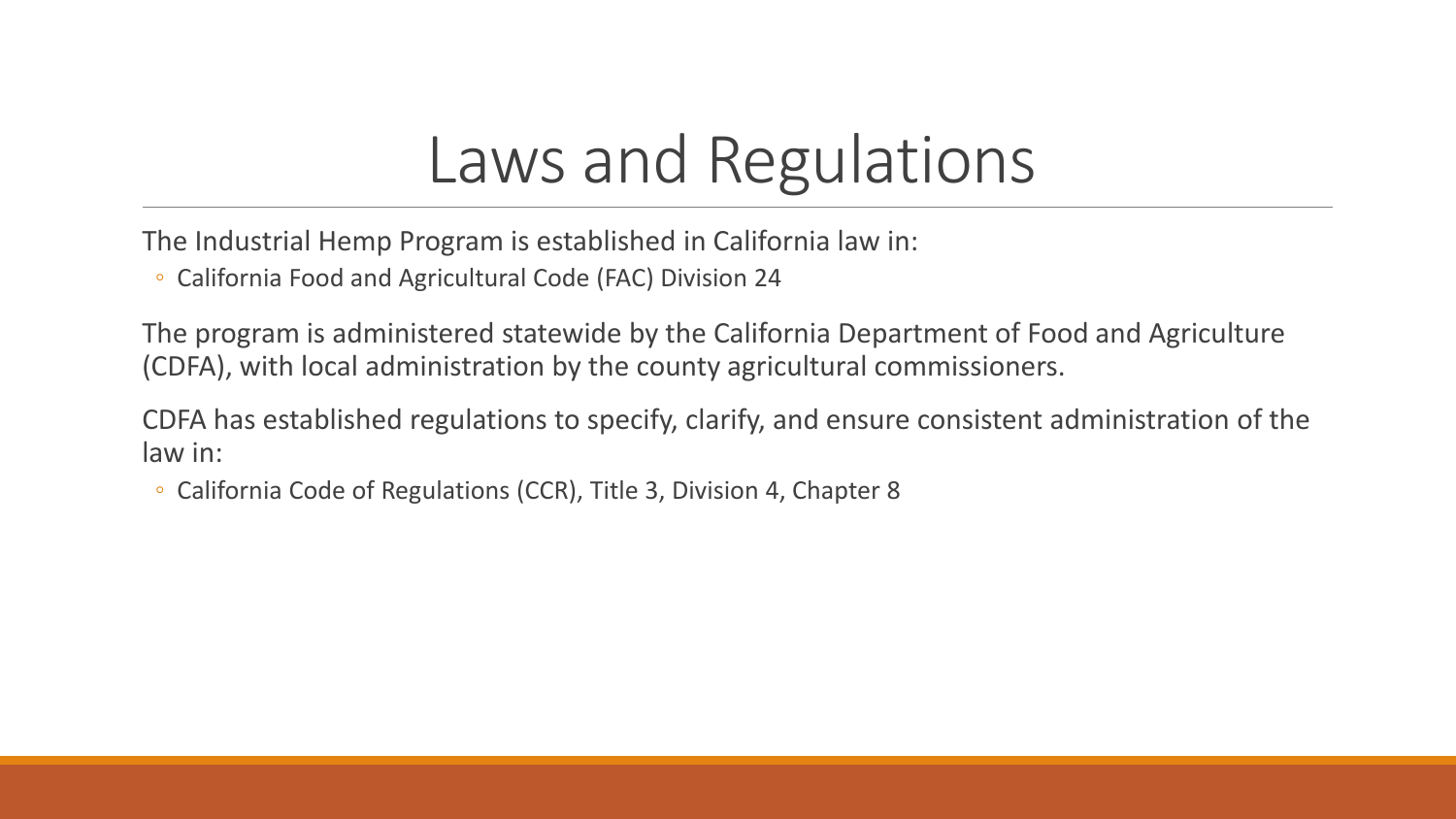### Laws and Regulations

FAC Division 24 includes:

- Establishment of the IHAB
- Requirement that any person that cultivates industrial hemp registers with the county agricultural commissioner prior to planting
- ◦ Requirements for planting, including: the use of approved cultivars, THC concentration testing, and destruction of noncompliant crops
- Requirement that CDFA submits a state plan for USDA approval in accordance with federal law (2018 Farm Bill) and corresponding federal regulations

In addition to these provisions, cultivation of industrial hemp is generally subject to the same laws and regulations as other agricultural commodities, including: plant pest quarantines, licensing to sell nursery stock or seeds, organic certification, and licensing to handle, manufacture, or process farm products.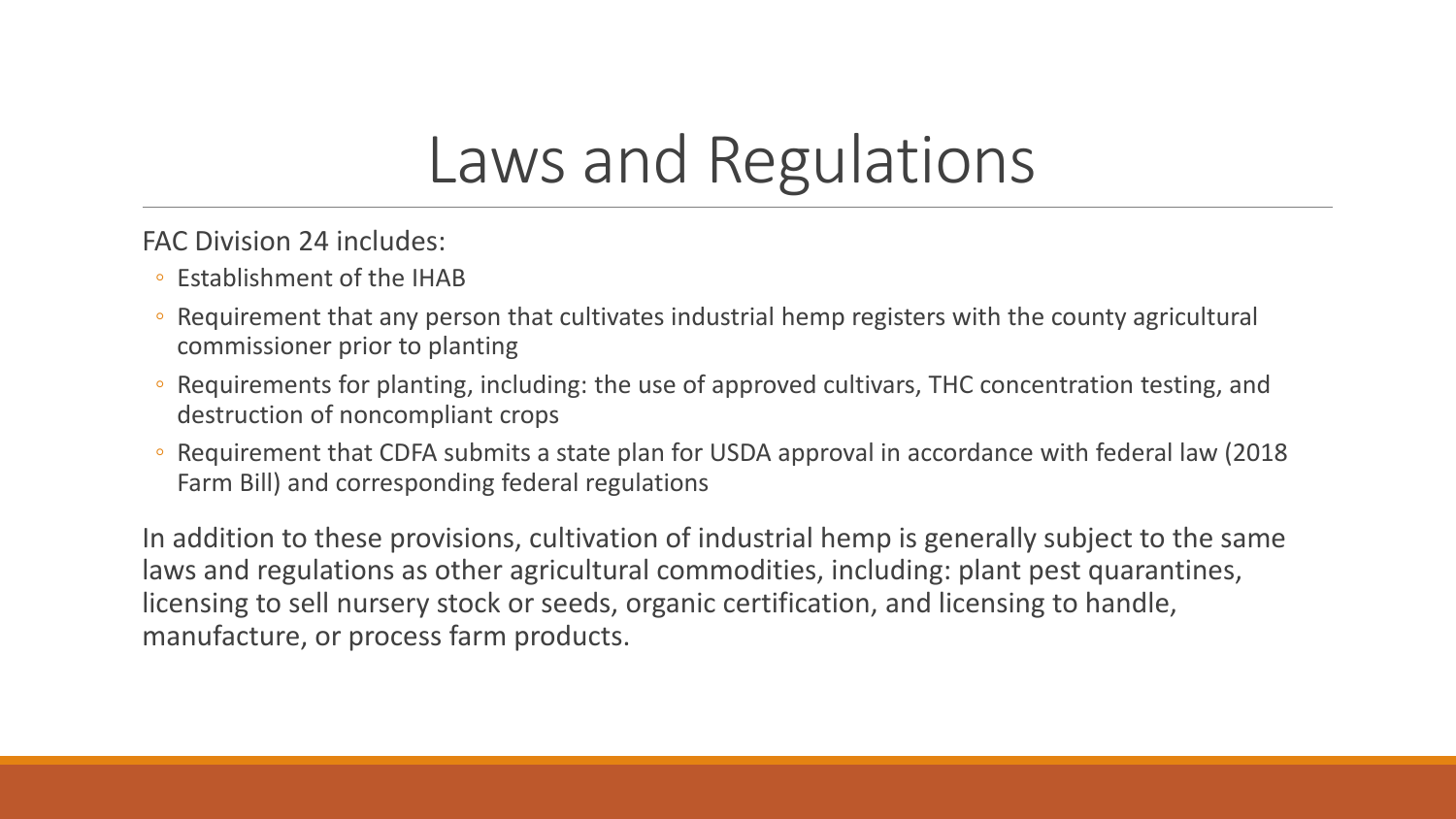## Funding

 CDFA may only expend funds as authorized by the legislature. Funding for the Industrial Hemp Program is outlined in FAC Section 81005:

 (a) The department shall establish a registration fee and appropriate renewal fee to be paid by growers of industrial hemp and hemp breeders, not including an established agricultural research institution, to cover the actual costs of implementing, administering, and enforcing the provisions of this division.

 (b) Fees established pursuant to subdivision (a) that are collected by the commissioners upon registration or renewal pursuant to Section 81003 or 81004, except for amounts retained pursuant to this subdivision, shall be forwarded, according to procedures set by the department, to the department for deposit into the Department of Food and Agriculture Fund to be used for the administration and enforcement of this division. A commissioner or the county, as appropriate, may retain the amount of a fee necessary to reimburse direct costs incurred by the commissioner in the collection of the fee.

 (c) The board of supervisors of a county may establish a reasonable fee, in an amount necessary to cover the actual costs of the commissioner and the county of implementing, administering, and enforcing the provisions of this division, except for costs that are otherwise reimbursed pursuant to subdivision (b), to be charged and collected by the commissioner upon registrations or renewals required pursuant to Section 81003 or 81004 and retained by the commissioner or the county, as appropriate.